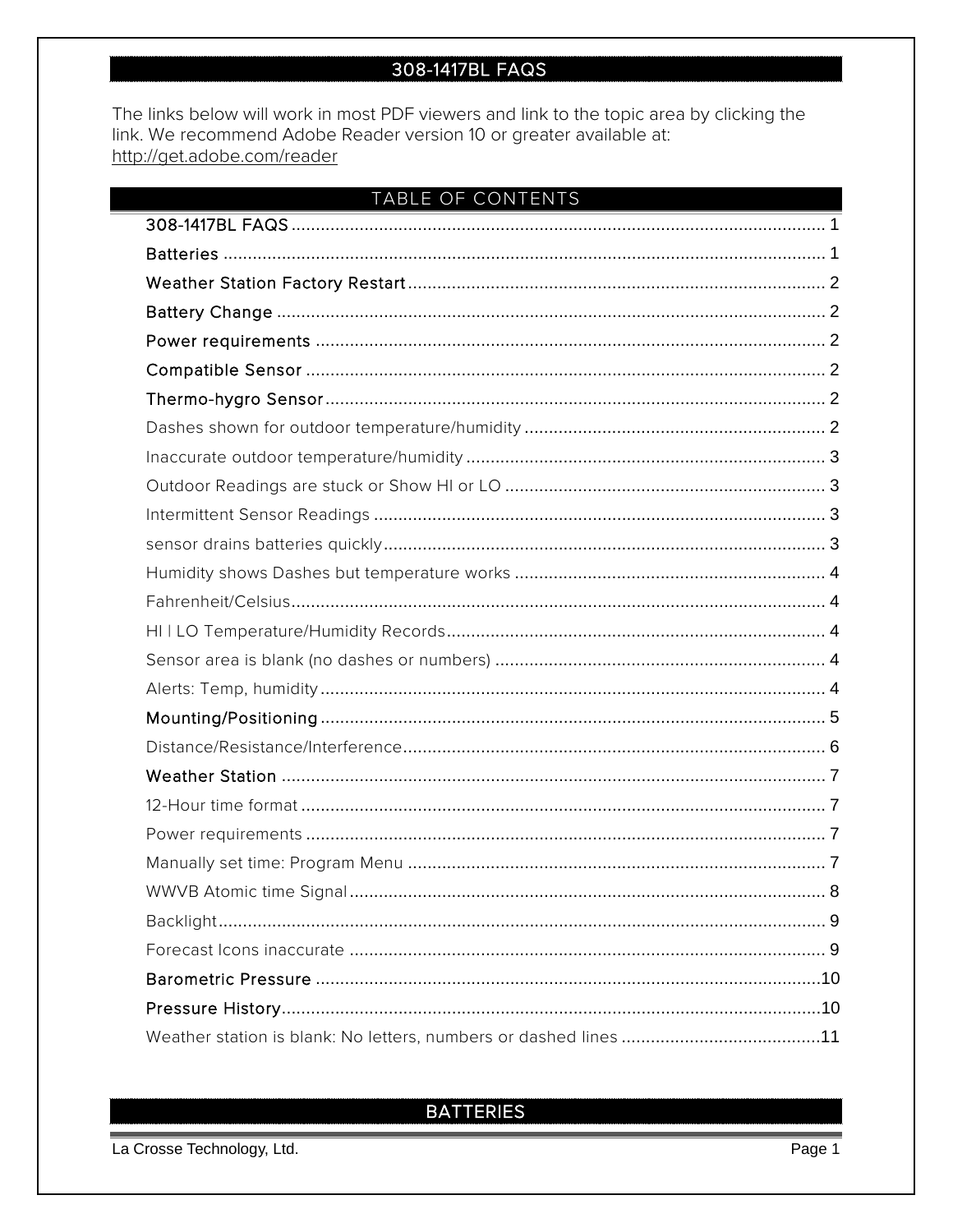- Half of all warranty issues can be resolved with fresh batteries of the appropriate voltage.
- We suggest name brand alkaline batteries.
- Use batteries dated at least six years in advance of the current year. Batteries dated earlier than six years from now may still work, but may be unstable in performance.
- Alkaline batteries manufactured this year will have an expiration date 10 years in the future. Battery technology has improved and batteries will maintain voltage longer in storage. However, the environment the batteries reside in for the 10 years can deplete the power.
- Good name brand alkaline batteries make less noise, which reduces the chance of RF (radio frequency) interference from the battery compartment. A minimum voltage of 1.48V for each battery is necessary for proper performance.

# WEATHER STATION FACTORY RESTART

<span id="page-1-0"></span>The factory reset will return your weather station to its default settings. This will clear all previous recorded history, so you may want to write down data before taking this step.

- 1. Bring your sensor within five feet of your weather station. Ensure you have fresh batteries in the sensor.
- 2. Hold the ALERTS and LIGHT button together for 5 seconds to restart the station.
- <span id="page-1-1"></span>3. Allow up to 3 minutes for sensor signal to reacquire.

## BATTERY CHANGE

- After changing batteries in the sensor, hold the SEARCH button for 5 seconds to search for the sensor.
- If this fails to connect the sensor to the station, bring the sensor about five feet from the station and complete a [Factory Restart.](#page-1-0)

## POWER REQUIREMENTS

- <span id="page-1-2"></span>• 2-AA batteries power the thermohygro sensor
- <span id="page-1-3"></span>• 5 volt power cord and 3-AA Alkaline batteries for your weather station

## COMPATIBLE SENSOR

<span id="page-1-4"></span>• TX141TH-Bv2 is the compatible sensor for this station.

#### THERMO-HYGRO SENSOR DASHES SHOWN FOR OUTDOOR TEMPERATURE/HUMIDITY

- <span id="page-1-5"></span>• Dashes means you have lost connection between the display and the outdoor sensor.
- Batteries are the most common problem.
- [Distance/Resistance](#page-5-0) can cause loss of sensor signal. Avoid having more than one wall, window, tree etc., between the display and the sensor. UV coated windows may actually reflect the signal. Stucco walls will absorb the signal.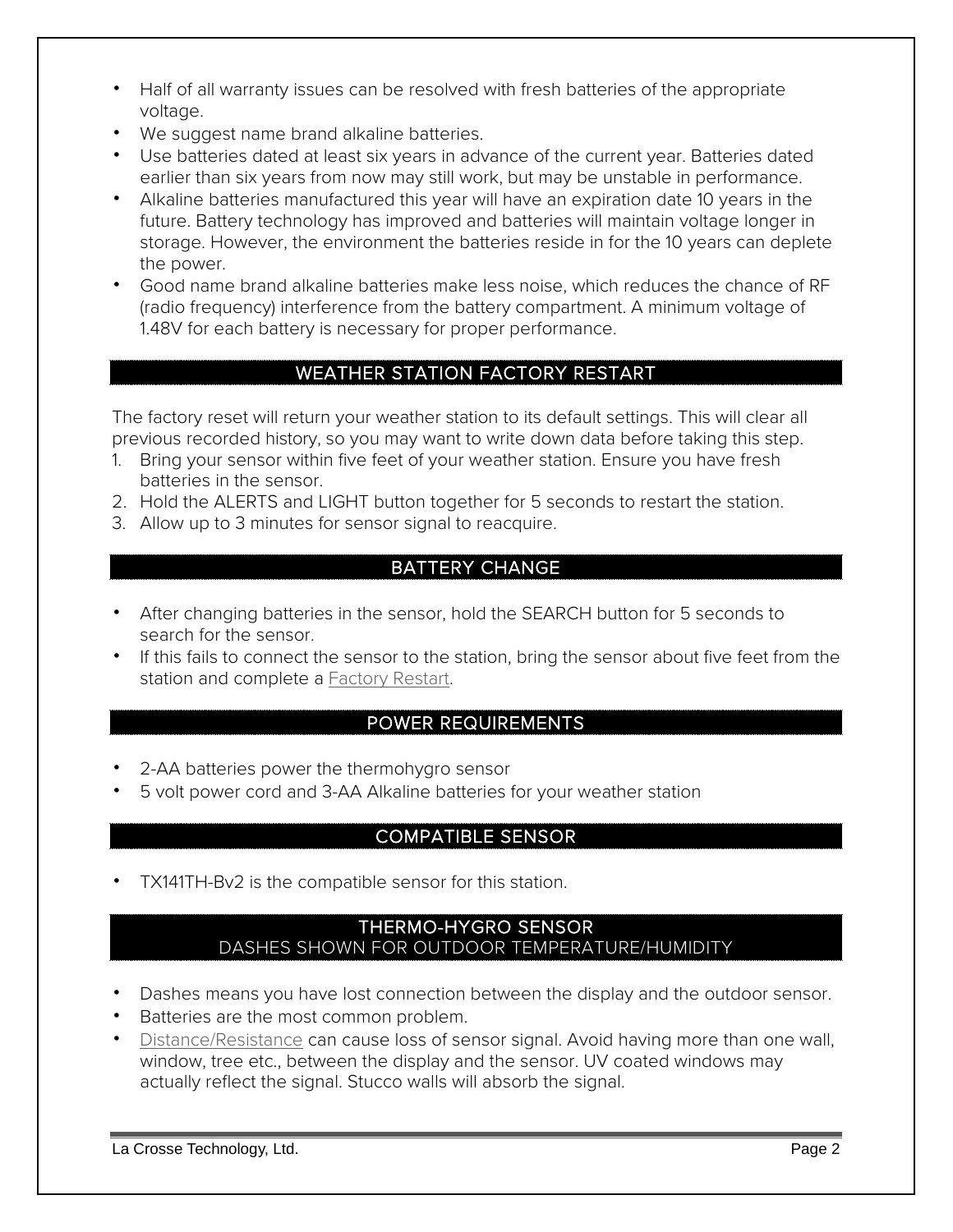- It may be helpful to orient the weather 90 degrees towards the sensor for better reception.
- Sensor operate best when elevated at least 6 feet.
- Remove the batteries from the sensor for 2 minutes. Replace the batteries in the Thermohygro sensor and hold the SEARCH button for five seconds. Wait 10 minutes. If the unit does not receive a reading from the sensor, please try the factory reset.

#### INACCURATE OUTDOOR TEMPERATURE/HUMIDITY

- <span id="page-2-0"></span>• The thermo-hygro sensor reads the environment. When the sensor reads high during the day but not at night it is a [mounting](#page-4-0) problem.
- Side-by-side test: Bring the thermo-hygro sensor in the house and place it next to the weather station for 2 hours.
- Compare indoor and outdoor temperature. The temperatures should be within 4 degrees to be within tolerance. The humidity should be within 14% to be within tolerance.
- If the sensor reads correctly when next to your weather station then try a different location outside.
- <span id="page-2-1"></span>• Look for heat sources such as sunlight, door or window frames, or reflected heat.

#### OUTDOOR READINGS ARE STUCK OR SHOW HI OR LO

- Check [batteries.](#page-0-1) Overpowered or underpowered batteries can cause this reading.
- <span id="page-2-2"></span>Replace sensor.

#### INTERMITTENT SENSOR READINGS

- RF (radio frequency) communication may come and go occasionally. This can be normal in some environments (e.g. moister climates).
- If a sensor goes out, please wait 2-4 hours for it to reconnect on its own. Please be patience – these stations can reconnect on, after many hours out.
- RF (radio frequency) communication is not always 100% on.
- Certain temporary conditions can cause it to go out for a time (e.g. 100% humidity).
- IF the signal is lost, the RX will display the LAST DATA recorded from sensor for 10 minutes.
- After that 10 minutes if the signal does not come back then display dashes "--".
- After 30 minutes, start looking for the RF signals automatically.

## If a miss happens:

- Hold the **SEARCH** button for 5 seconds to search for sensor.
- [Distance/Resistance](#page-5-0) can cause loss of sensor signal. Avoid having more than one wall, window, tree etc., between the display and the sensor. UV coated windows may actually reflect the signal. Stucco walls will absorb the signal.
- <span id="page-2-3"></span>• Check [batteries.](#page-0-1) This is our primary warranty issue.

## SENSOR DRAINS BATTERIES QUICKLY

• Test a new set of alkaline batteries. Write down the date of installation and the voltage of the batteries.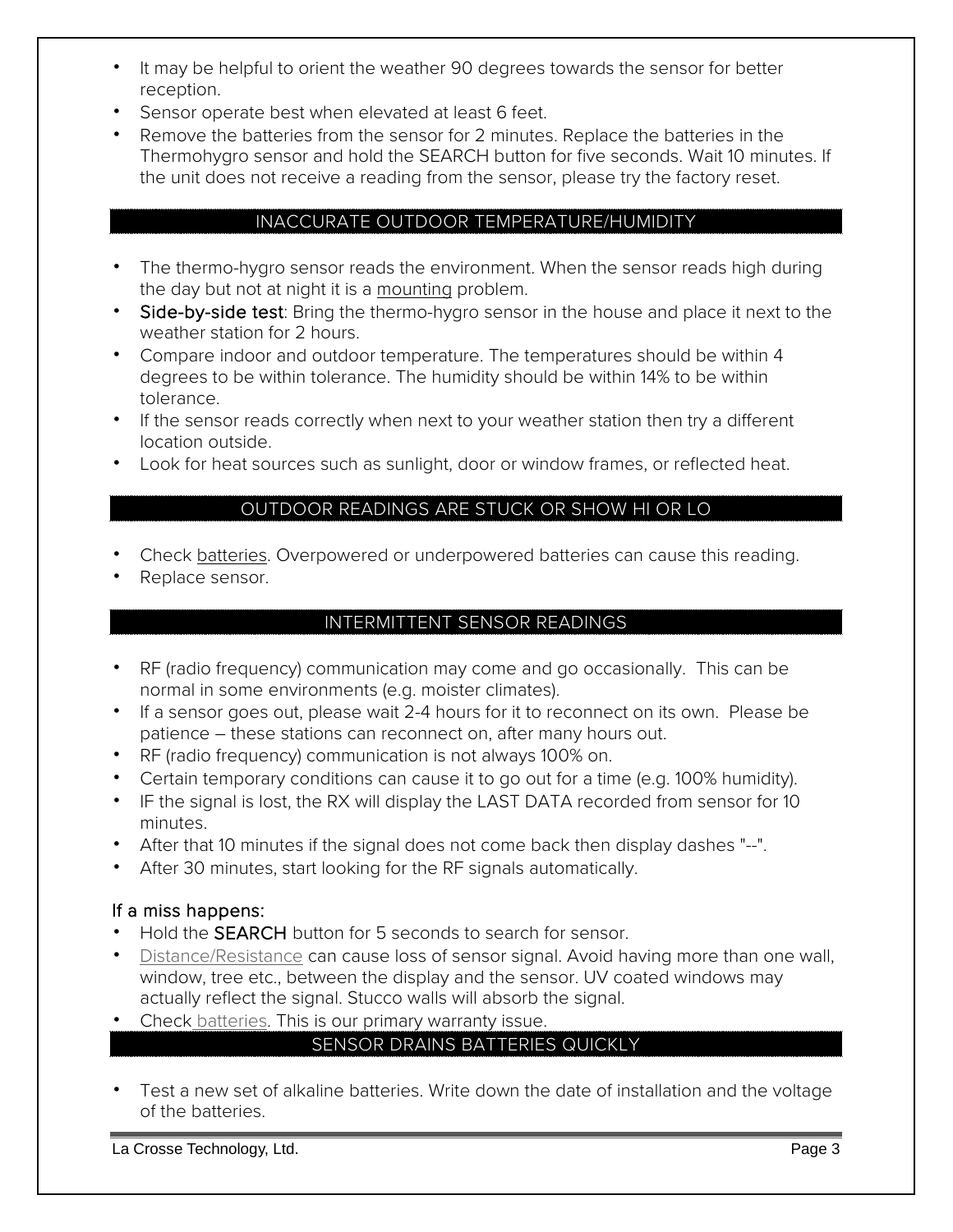- When the batteries fail, please note the date and voltage again. This is helpful in determining the problem.
- Check the [distance](#page-5-0) and resistance between the sensor and your weather station. Sensor at the end of the range may work while batteries are fresh but not after they drain a bit.
- <span id="page-3-0"></span>• Check for leaking batteries, which may damage the sensor.

#### HUMIDITY SHOWS DASHES BUT TEMPERATURE WORKS

- The humidity low range is 10% RH. If your local humidity is below 10%, you will see dashes.
- Complete a restart with fresh batteries.
- <span id="page-3-1"></span>• Replace the sensor.

#### FAHRENHEIT/CELSIUS

<span id="page-3-2"></span>• Enter the [program menu](#page-6-3) to select in Fahrenheit (°F) or Celsius (°C).

#### HI | LO TEMPERATURE/HUMIDITY RECORDS

- All HI/LO temperature/humidity records reset automatically at 12:00 (midnight).
- From normal display, press and release the TEMP button to view indoor and outdoor HI/LO temperature/humidity records and outdoor Heat Index and Dew Point.
	- o Press once to view HI indoor and outdoor temperature/humidity records.
	- o Press again to view LO indoor and outdoor temperature/humidity records.
	- o Press again to view outdoor Heat Index.
	- o Press again to view outdoor Dew Point.

## SENSOR AREA IS BLANK (NO DASHES OR NUMBERS)

<span id="page-3-3"></span>• Check that other areas of the weather station read properly. There may be a problem with the weather station

#### ALERTS: TEMP, HUMIDITY

#### <span id="page-3-4"></span>Set Alerts:

- Hold the ALERTS button to enter alert setting menu.
- Outdoor LO ALERT ON | OFF will flash.

#### Alert ON:

- 1. Press the + or button to arm the alert. Press the ALERTS button to make the armed alerts value flash.
- 2. Press the + or button to set the alert value (Hold to set quickly).
- 3. Press ALERTS button to move to next alert.
- 4. Press the LIGHT button at any time to exit.

#### Alert OFF:

1. Alerts are OFF unless armed. If you do not wish to set an alert, simply press the ALERTS button again to move to the next alert.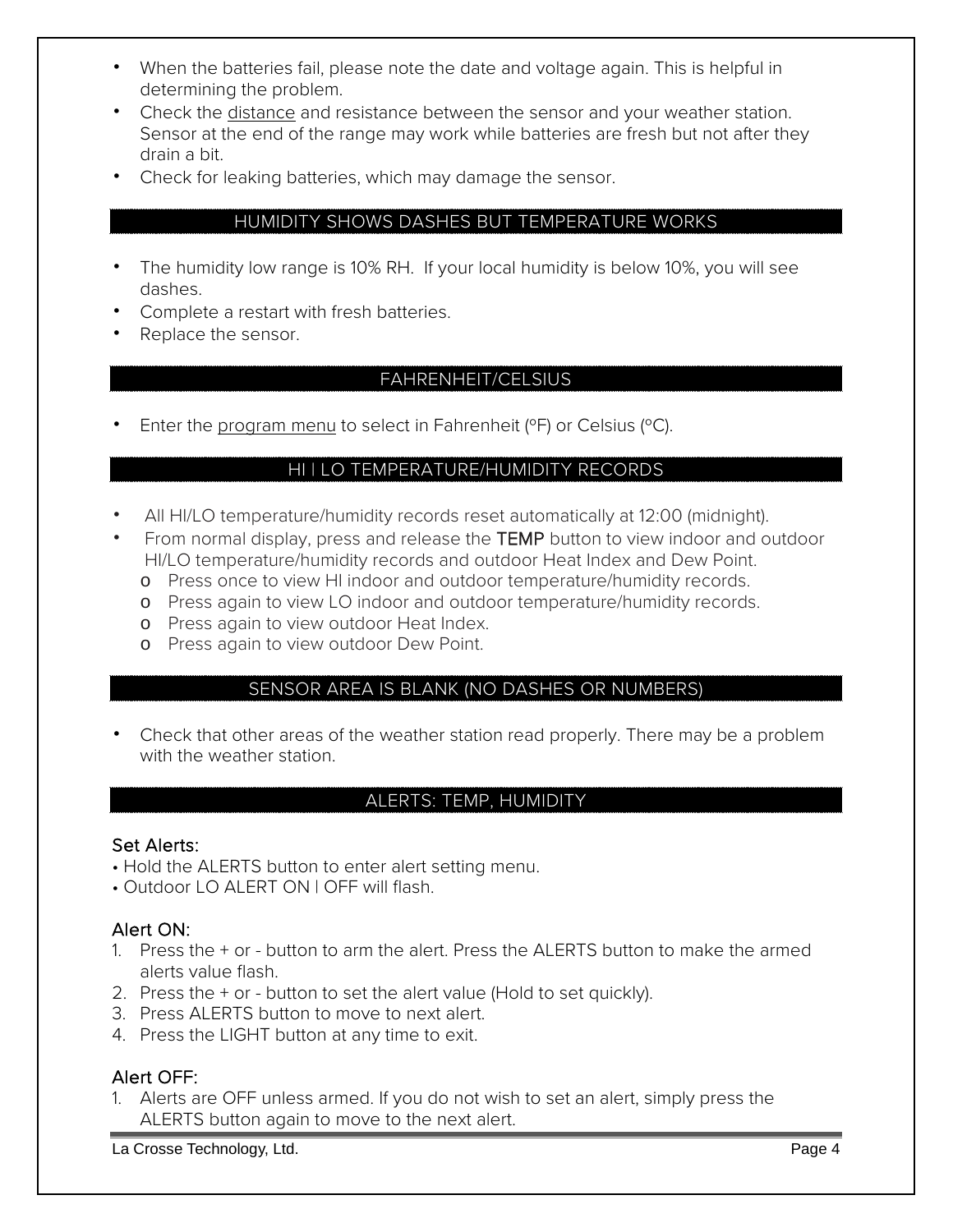## Alert Setting Order:

- Outdoor LOW Temperature
- Outdoor HIGH Temperature
- Outdoor LOW Humidity
- Outdoor HIGH Humidity
- Indoor LOW Temperature
- Indoor HIGH Temperature
- Indoor LOW Humidity
- Indoor HIGH Humidity

## Active Alert:

- The alert icon will only show when the alert is active, and indicate HI or LO.
- When armed alert value is reached, station will beep 5 times, once each minute, until out of alert range.
- The flashing alert icon will indicate whether it is a LO or HI alert.
- Press any button to stop the alert sound.
- The alert icon will still flash while value is in alert range.

## Disarm Alert:

- 1. Hold the ALERTS button to enter alert setting menu.
- 2. Press the ALERTS button until you see the alert you wish to disarm.
- 3. Press the + or button to disarm the alert. The alert will not sound.
- <span id="page-4-0"></span>4. Press the SEARCH button to exit.

# MOUNTING/POSITIONING

First, set everything up in the house to be sure it works before mounting the sensor outside.

## TX141-Bv2 sensor: Watch sensor mounting video: http://bit.ly/TH\_SensorMounting

Place the outdoor sensor in the desired shaded location and the weather station in the home. Wait approximately one hour before permanently mounting the outdoor sensor to ensure that there is proper reception.

# POSITION

# Outdoor:

- Protect the outdoor sensor from standing rain or snow and from the overhead sun, which can cause it to read incorrectly.
- Mounting under an eave or deck rail works well.
- If you choose, you can construct a small roof or box for the outdoor sensor. Be sure a box has vents.
- Mount the outdoor sensor on the North side where to prevent sun from causing incorrect readings.
- Mount at least 6 feet in the air for a strong RF (radio frequency) signal.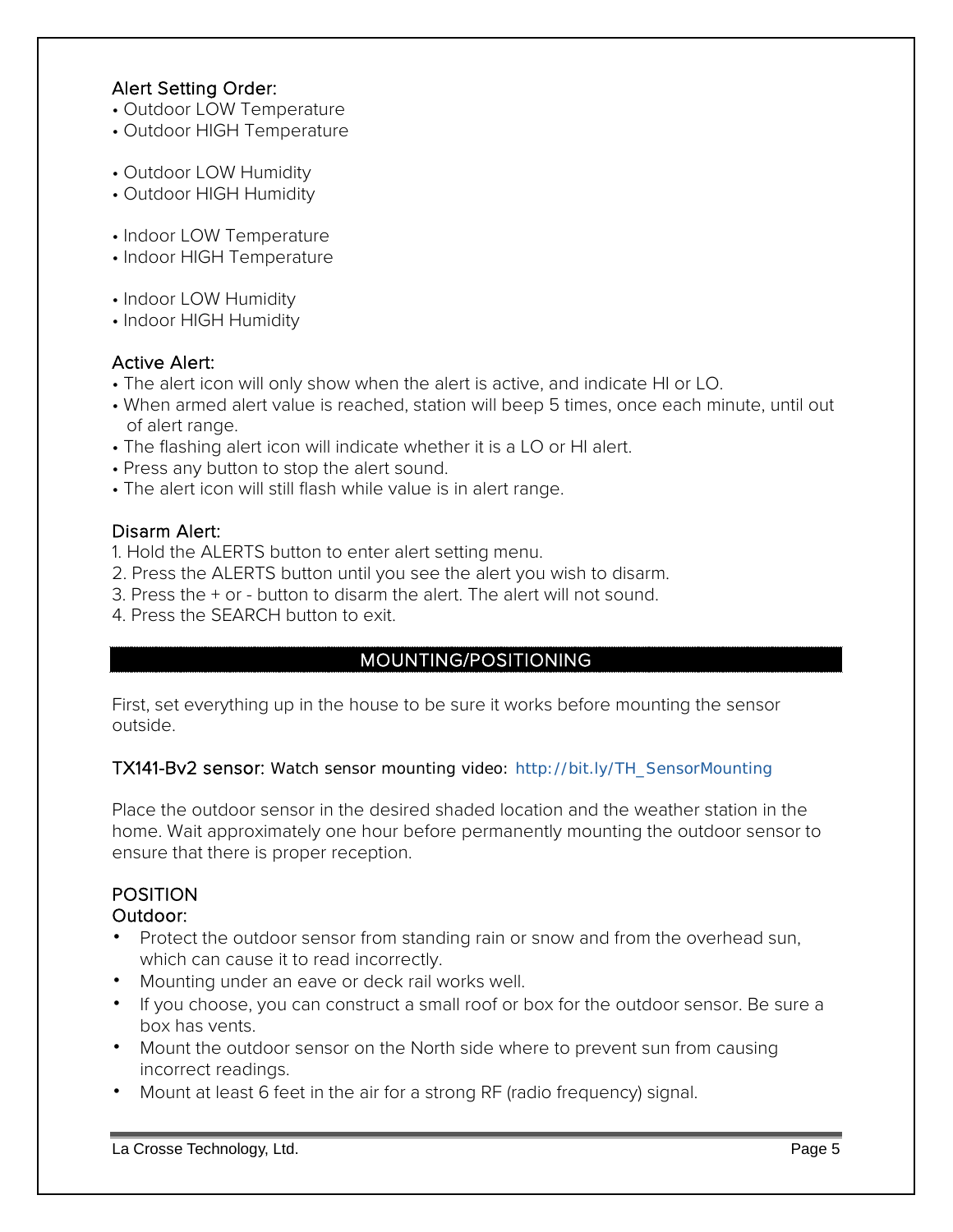- Do not mount the outdoor sensor on a metal fence. This significantly reduces the effective [range.](#page-5-0)
- Outdoor sensor are water resistant, not waterproof.
- Mount outdoor temperature sensor vertically.
- Avoid more than one wall between the outdoor sensor and the weather station.
- The maximum transmitting range in open air is over 300 feet (91 meters).
- Obstacles such as walls, windows, stucco, concrete and large metal objects can reduce the range.
- Do not mount near electrical wires, transmitting antennas or other items that will [interfere](#page-5-1) with the signal.
- RF (radio frequency) signals do not travel well through moisture or dirt.

#### MOUNT Option 1:

- Install one mounting screw (not included) into a wall.
- Place the outdoor sensor onto the screw (hanging hole on the backside).
- Gently pull down to lock the screw in place.

## Option 2:

- Insert the mounting screw through the front of the outdoor sensor and into the wall.
- <span id="page-5-0"></span>• Tighten the screw to snug (do not over tighten).

# DISTANCE/RESISTANCE/INTERFERENCE

#### Distance:

- The maximum transmitting range in open air is over 300 feet (91 meters) between the sensor and the weather station.
- Consider what is in the signal path between the weather station and the sensor.
- Consider the distance the weather station is from other electronics in the home.

## Resistance:

- Obstacles such as walls, windows, stucco, concrete, and large metal objects can reduce the range.
- When considering the distance between the sensor and the weather station (300 feet, 91 meters open air) cut that distance in half for each wall, window, tree, bush or other obstruction in the signal path.
- Closer is better.
- Do not mount the sensor on a metal fence. This significantly reduces the effective range.

## <span id="page-5-1"></span>Interference:

- Consider items in the signal path between the sensor and the weather station.
- Simple relocation of the sensor or the weather station may correct an interference issue.
- Windows can reflect the radio signal.
- Metal will absorb the RF (radio frequency) signal.

La Crosse Technology, Ltd. Page 6 and the control of the control of the control of the control of the control of the control of the control of the control of the control of the control of the control of the control of the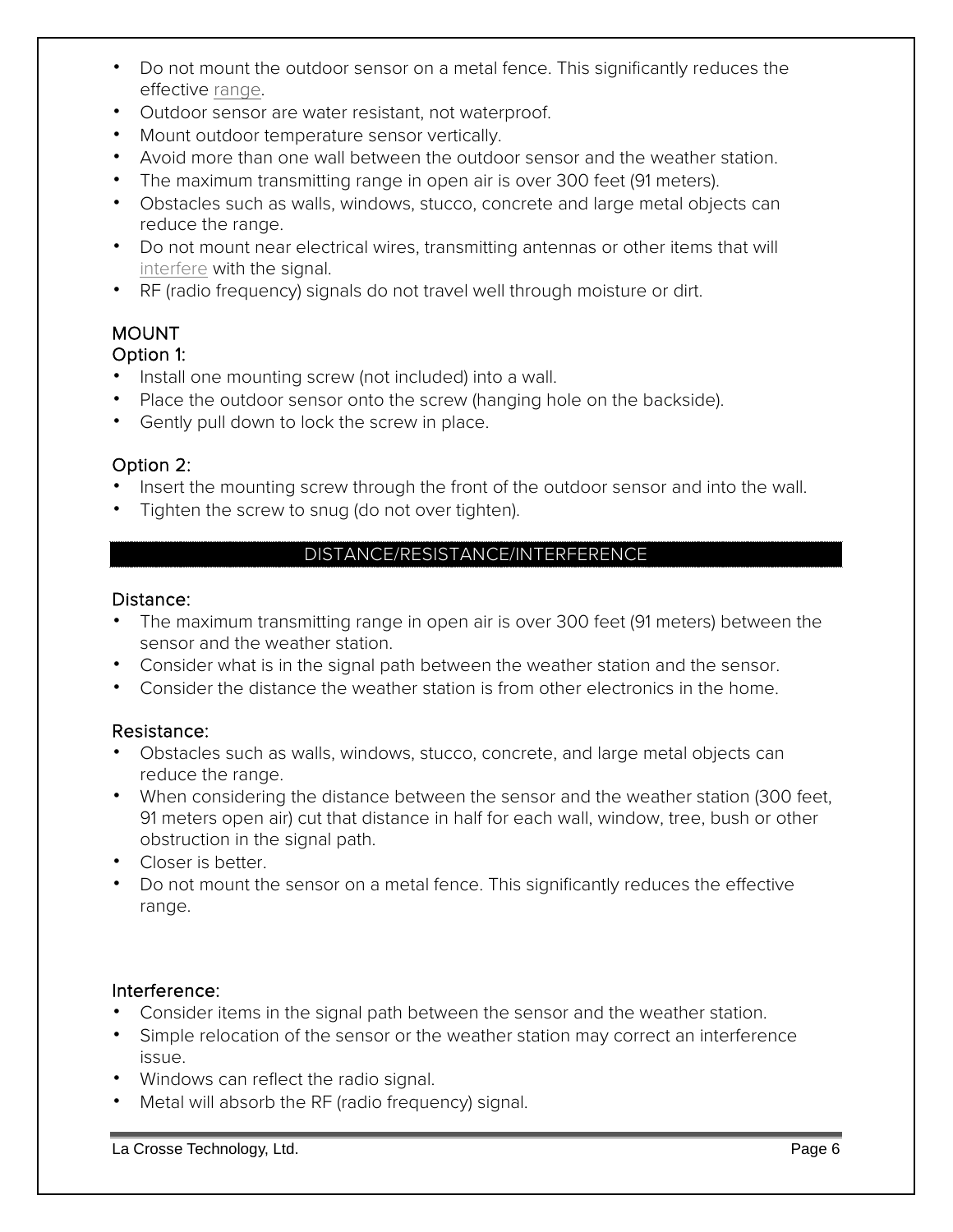- Stucco held to the wall by a metal mesh will cause interference.
- Transmitting antennas from: ham radios, emergency dispatch centers, airports, military bases, etc. may cause interference.
- Electrical wires, utilities, cables, etc. may create interference if too close.
- Vegetation is full of moisture and reduces signal.
- Dirt: Receiving a signal through a hill is difficult.

#### <span id="page-6-0"></span> WEATHER STATION 12-HOUR TIME FORMAT

- <span id="page-6-1"></span>• Time display: 12-hour or 24-hour format.
- Default is 12-hour time.
- <span id="page-6-2"></span>• Use the [Program Menu](#page-6-3) to switch time formats.

#### POWER REQUIREMENTS

<span id="page-6-3"></span>• 5 volt power cord and 3-AA Alkaline batteries power the weather station.

#### MANUALLY SET TIME: PROGRAM MENU

- The SET button will move through the program menu.
- The  $+$  or  $-$  button will adjust values.
- Press the LIGHT button at any time to exit.

#### Program Menu:

- Language (English, Español, Francais)
- Beep On/Off
- Atomic time signal (On/Off)
- DST (Daylight Saving Time On/Off)
- Time Zone
- 12/24 Hour time format
- Hour
- Minutes
- Year
- Month
- Date
- Fahrenheit/Celsius
- Pressure units: InHg or hPa
- Pressure number setting

The SET button will move through the program menu. To change a value use the  $+$  or button.

- 1. Hold the SET button five seconds so that ENGLISH shows. Press and release the + or button to select a different language. Confirm with the SET button and move to the beep sound, on or off.
- 2. BEEP and the word ON will flash. Press and release the + or button to turn this to OFF to avoid beep sounds when pressing a button. Confirm with the SET button and move to atomic time (WWVB ON/OFF).

La Crosse Technology, Ltd. Page 7 and the control of the control of the control of the control of the control of the control of the control of the control of the control of the control of the control of the control of the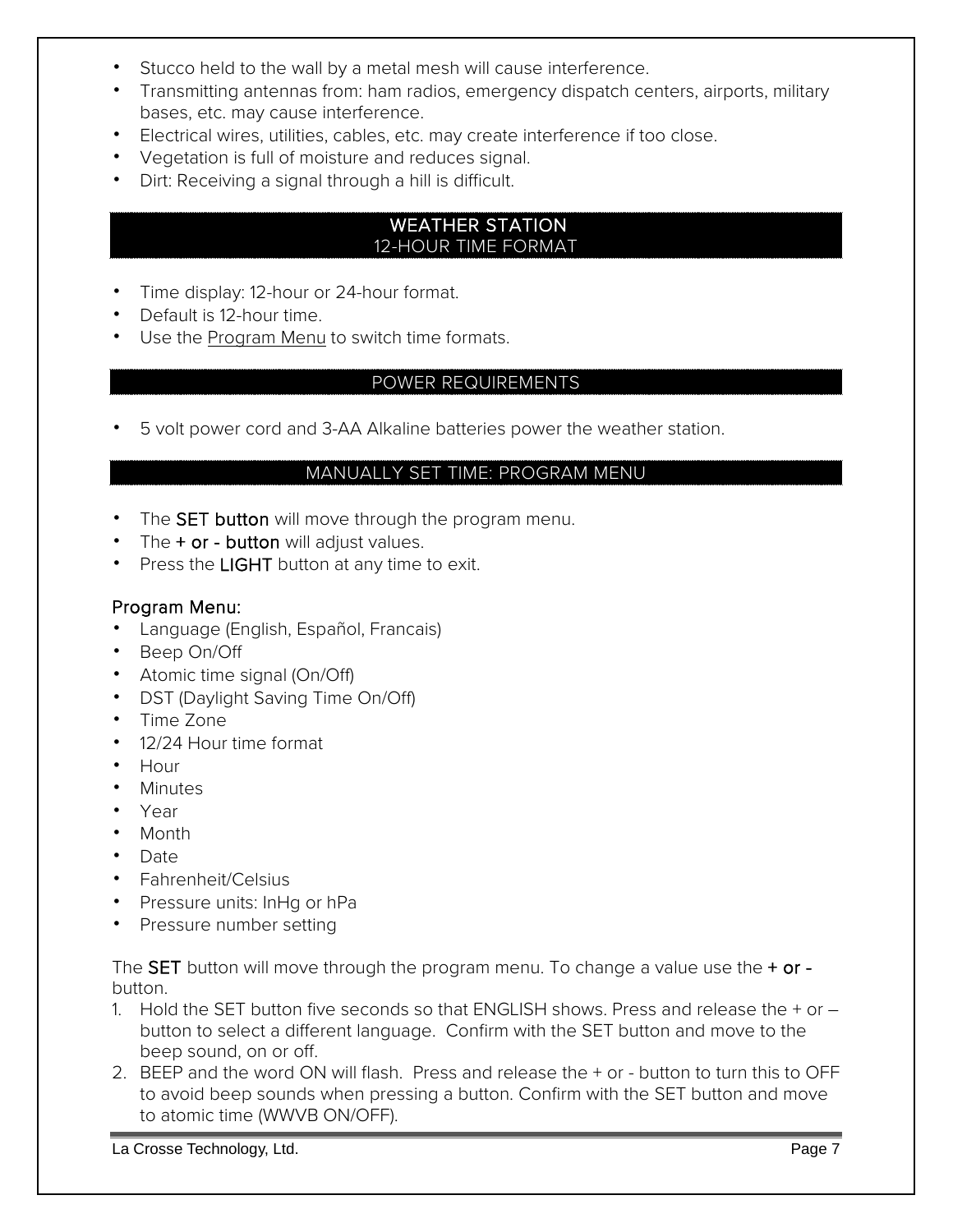3. ATOMIC and the word ON will flash. Press and release the + or - button to turn this to OFF if you do not wish WWVB time reception. Confirm with the SET button and move to time zone.

Note: If OFF is selected, you will skip DST & Time Zone and move next to 12/24 hour time format.

- 4. DST will flash and the word ON. Press and release the + or button to turn this to OFF if you do not observe DST. Confirm with the SET button and move to Time Zone.
- 5. EASTERN will flash. Press and release the + or button to select a different Time Zone: Confirm with the SET button and move to the 12/24 hour time.
- 6. 12HR will flash. Press and release the + or button to select the correct hour. Confirm with the SET button and move to the hour
- 7. The hour will flash. Press and release the + or button to select the correct hour. Confirm with the SET button and move to the minutes.
- 8. The minutes will flash. Press and release the + or button to adjust the minutes. Confirm with the SET button and move to the year.
- 9. The year will flash. Press and release the + or button to select the correct year. Confirm with the SET button and move to the month.
- 10. The month will flash. Press and release the + or button to select the correct month. Confirm with the SET button and move to the date.
- 11. The date will flash. Press and release the + or button to select the correct date. Confirm with the SET button and move to F/C. Note: The Day of the Week will set automatically when the year, month and date are set.
- 12. °F will flash. Press and release the + or button to select Fahrenheit or Celsius. Confirm with the SET button and move to Pressure units.
- 13. INHG (Inches or Mercury) will flash. Press and release the + or button if you prefer HPA (Hecto Pascal). Confirm with the SET button and move to the pressure number setting.
- 14. The pressure number will flash. Press and release the + or button to manually set the pressure number. Confirm with the SET button and exit.

## WWVB ATOMIC TIME SIGNAL

- <span id="page-7-0"></span>• The weather station receives the Atomic TimeSignal (WWVB) from Fort Collins, Colorado.
- The station will automatically search for the atomic time signal at UTC 7:00, 8:00, 9:00, 10:00, and 11:00.
- Press the SEARCH button to search manually, for the atomic time signal.
- Please be sure you have selected your time zone from the list in the Settings menu.
- When the Atomic time signal is received, the station will set to the time zone selected. Default is Eastern Time.
- The WWVB time signal can be received up to 2,000 miles away from Boulder Colorado. However, due to the nature of the Earth's Ionosphere, reception is very limited during daylight hours. The Radio-controlled display will search for a signal every night when reception is best.
- Allow up to 5 nights for the change from Daylight Savings Time to Standard Time and vice-versa to occur, depending on your location and atmospheric conditions.

# For best signal reception, follow these steps:

La Crosse Technology, Ltd. Page 8 and the control of the control of the control of the control of the control of the control of the control of the control of the control of the control of the control of the control of the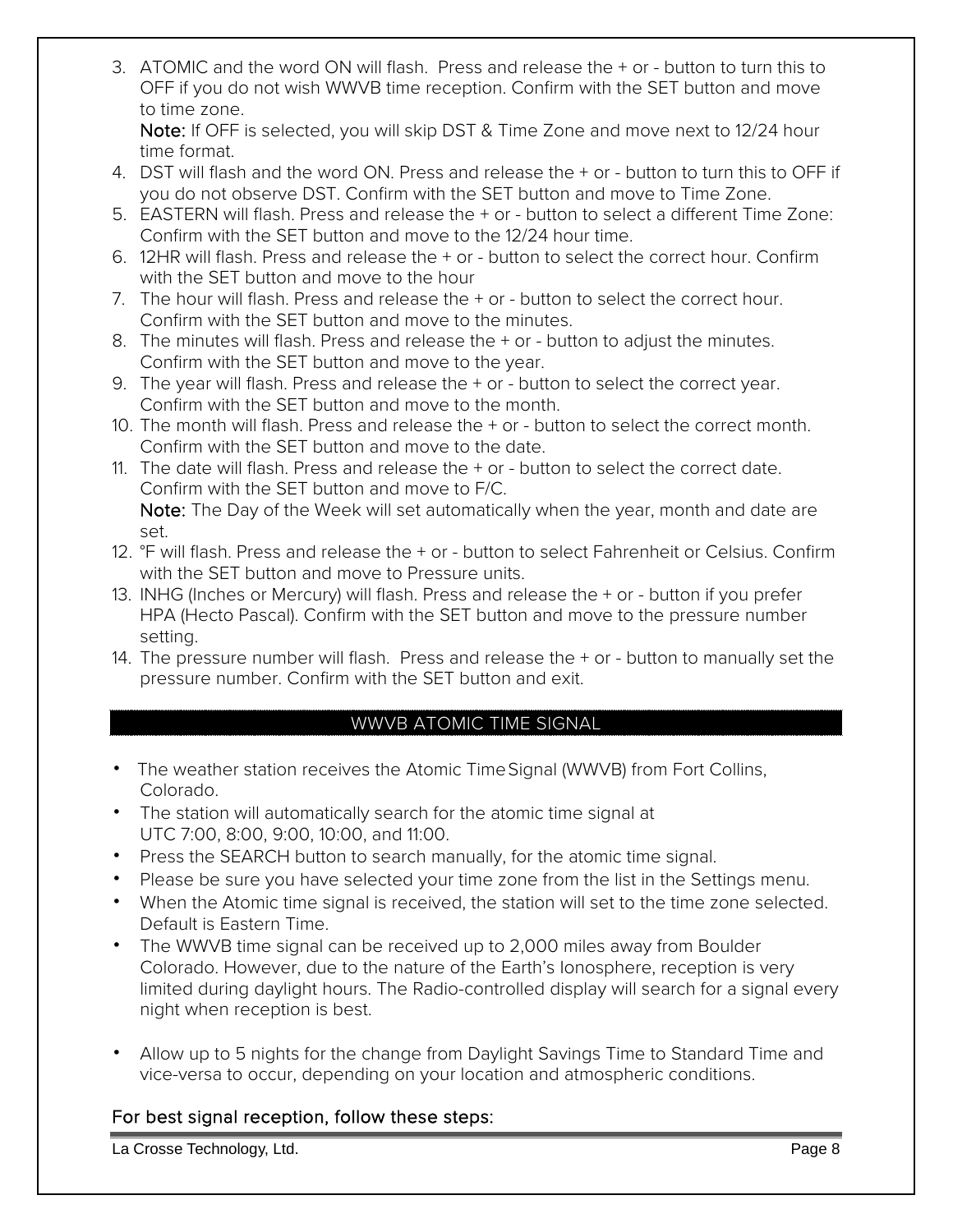- 1. Check for a Tower Icon showing on the display near the time. The tower icon indicates successful reception of the WWVB signal in the past 24-hours.
- 2. Check that the Weather Station is in the correct Time Zone. This station offers seven time zones listed in letter format (default is EST):
	- Atlantic
	- Eastern
	- Central
	- Mountain
	- Pacific
	- Alaskan
	- Hawaiian
- 3. Check that ATOMIC is ON. This must be ON to receive a WWVB atomic time signal.
- 4. Check that the DST indicator is ON. If the indicator is OFF the weather station will not change into or out of Daylight Saving Time.
- 5. Batteries dated earlier than 6 years from now may still work, but may be unstable in performance.

Note: Without proper batteries, the antenna will have a harder time picking up the signal.

<span id="page-8-0"></span>• For information about WWVB visit: http://bit.ly/AtomicTime

# BACKLIGHT

Power cord: The backlight is on continuously when operating the station with the power cord. When operating with the power cable, press and release the LIGHT button to adjust the backlight.

Note: When the power cord is NOT in use, the Hi/Low/Off light feature is not available.

Try this exercise in a dim room. The weather station has a bright, dim and OFF setting for the backlight. Wait 15 seconds after pressing the LIGHT button to see if backlight stays on. This will assure it is not in OFF mode.

- 1. Be sure the power cord is plugged in correctly to the weather station and the outlet.
- 2. Remove the batteries.
- 3. Press the LIGHT button. If the backlight comes on and the display is active your power cord works.
- 4. Wait 15 seconds to see if the back light stays on.
- <span id="page-8-1"></span>5. If the backlight goes out after 15 seconds, repeat #3.

## FORECAST ICONS INACCURATE

The forecast icons are determined by the station's barometric pressure reading. Please allow 7-10 days for barometric calibration. Six forecast icons use changing atmospheric pressure to predict weather conditions for the next 12-hours with 70-75% accuracy. When Outdoor temperature is below 32˚F and the forecast is RAIN or T-STORM, the station will display SNOW.

## Forecast Icons: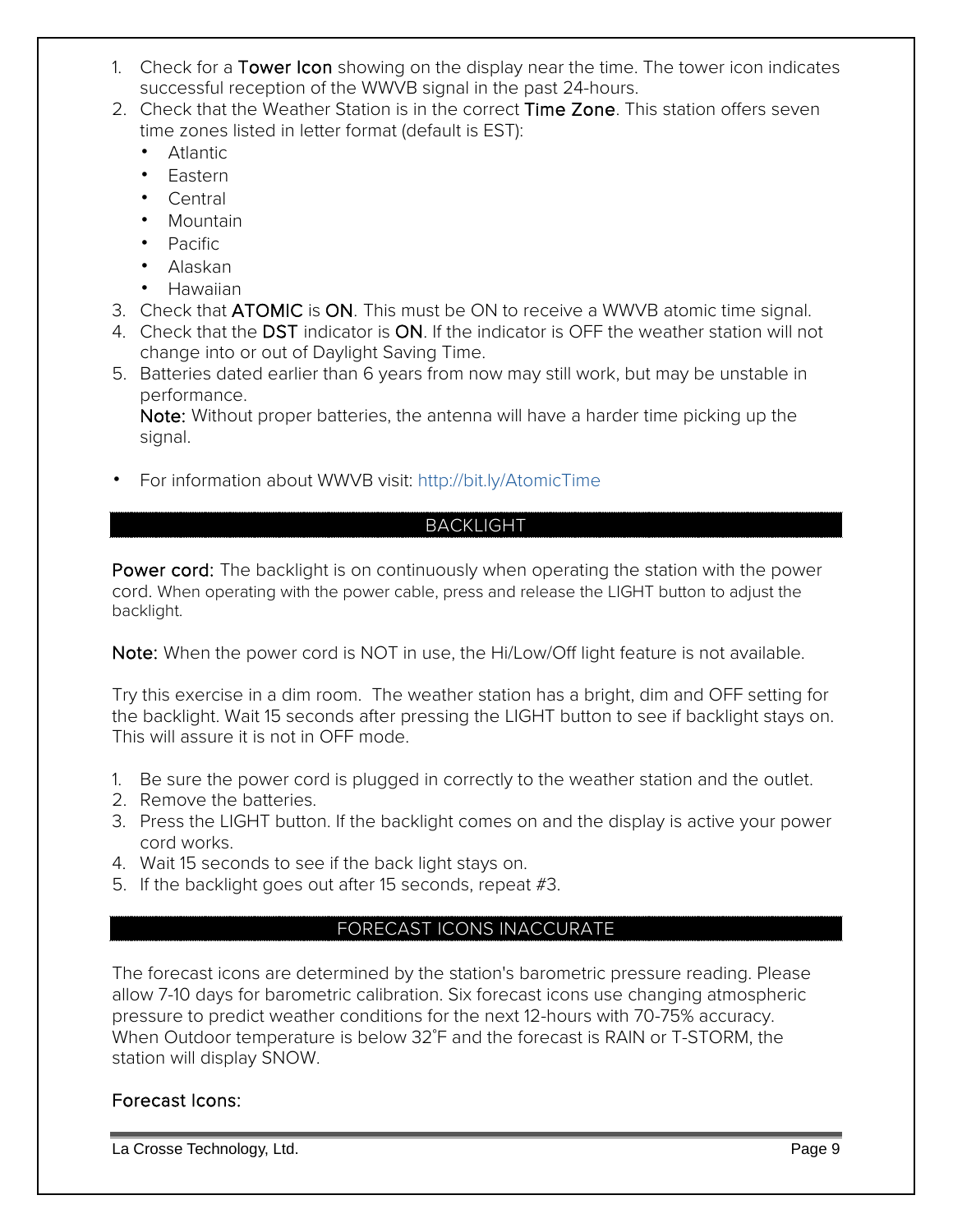- Sunny
- Partly Sunny
- Cloudy
- Rain
- T-Storm
- Snow
- The weather station calibrates barometric pressure based on its location over a period to generate an accurate, personal forecast. Please allow 7-10 days for barometer calibration.
- The station samples the barometric pressure every twelve minutes. These samples are averaged hourly and daily then stored in nonvolatile memory. The three-hour pressure icon change is based off the last four average hourly readings.
- IMPORTANT: As the weather station builds memory, it will compare the current average pressure to the past forty day average pressure for increased accuracy. The longer the weather station operates in one location the more accurate the forecast icons will be.

# BAROMETRIC PRESSURE

- <span id="page-9-0"></span>• The forecast station, not the outdoor sensor, reads the Barometric Pressure.
- The numeric pressure value adjusts automatically as the forecast station reads changes in air pressure.
- In the [program menu](#page-6-3) the unit can select the pressure unit of measure (InHg is common in the USA) and set the actual pressure number on your station.
- La Crosse Technology products will not read pressure correctly above 6200 ft. in elevation.
- Loss of Pressure is often a power-related problem, and it can be resolved by following these steps:
	- o Remove power from the display for 2 hours. Press any button 20 times with power removed.
	- o Install fresh batteries into the display unit. After 5 minutes, check to see if the pressure and indoor temperature are working correctly.
	- o Overpowered and underpowered [batteries](#page-0-1) can cause problems.

## PRESSURE HISTORY

- <span id="page-9-1"></span>• The far right set of bars is the current pressure or the "zero mark".
- Each set of bars to the left represent the change from the zero mark for that period. There are a limited number of bars for each period.
- Each bar on the graph represents a value of 0.03 hPa (Hecto Pascal).
- Occasionally a low front will come through that drops the pressure several bars in a short time.